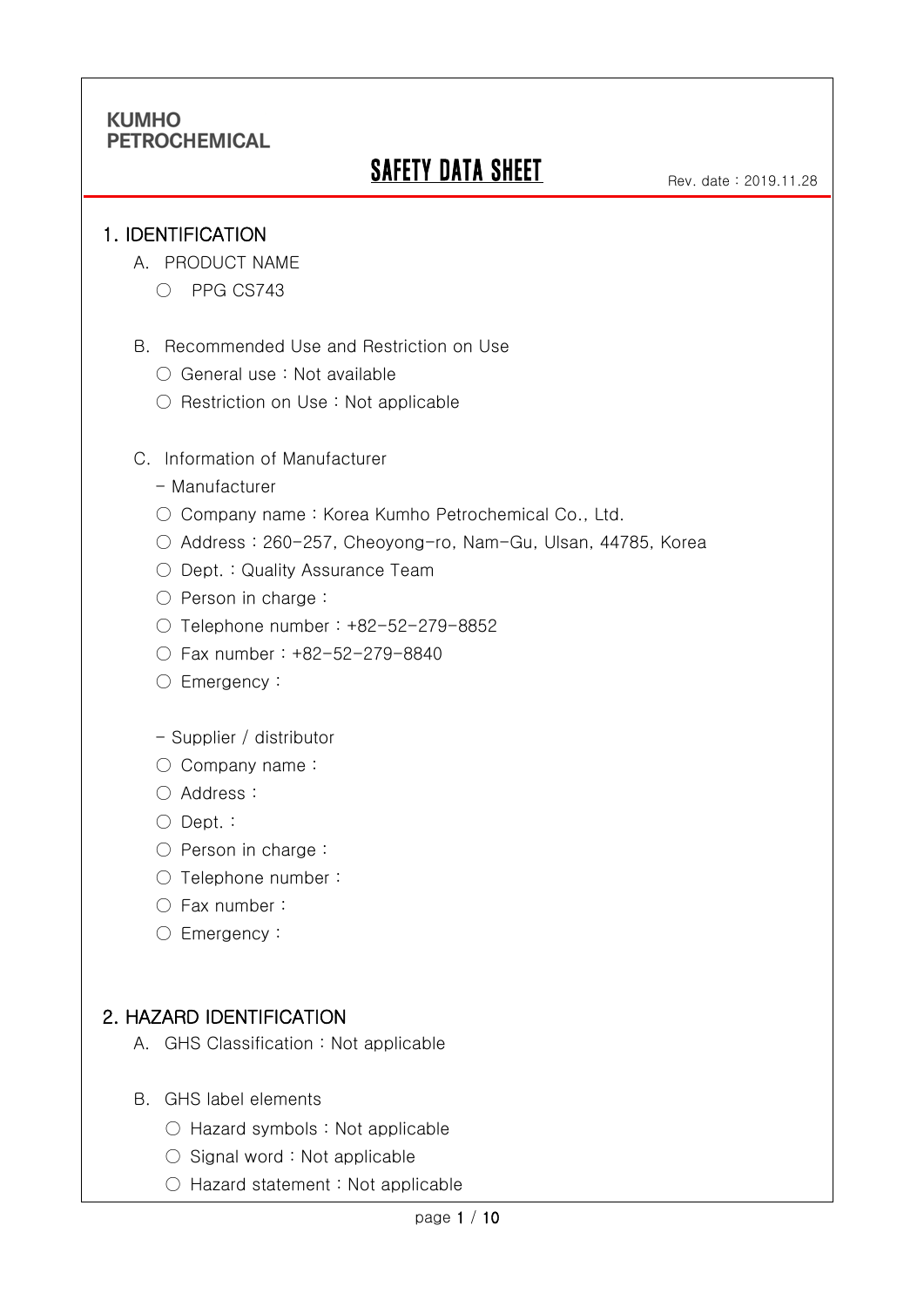Ī

# **SAFETY DATA SHEET**

○ Precautionary statements : Not applicable

- C. Other hazards which do not result in classification :
	- NFPA rating: (0~4 steps) : Health=0, Flammability=0, Reactivity=0

### 3. COMPOSITION/INFORMATION ON INGREDIENTS

| Chemical name                                                              | CAS No./ECL No./EINECS No. | $Contents$ %)     |
|----------------------------------------------------------------------------|----------------------------|-------------------|
| Methyloxirane polymer with oxirane,<br>ether with 1,2,3-propanetriol (3:1) | 9082-00-2 / KE-24605       | > 55              |
| Styrene-Acrylonitrile polymer                                              | 57913-80-1 / KE-29425      | $25 - 45$         |
| Additives                                                                  |                            | $\Omega$ $\sim$ 1 |

※ Reference No. : ECL(Registration number of Korean Existing Chemical List) EINECS(Registration number of Europe Existing Chemical List)

### 4. FIRST-AID MEASURES

- A. Eye Contact :
	- Immediately flush eyes with plenty of water at least 15minutes.
	- If irritation persists, get a doctor's examination.
- B. Skin Contact :
	- Wash the contaminated skin area with running water.
	- If irritation persists, get a doctor's attention.

#### C. Inhalation :

- Remove victim to fresh air immediately.
- Take Artificial respiration if not breathing.
- Use respirator when breathing is difficult.
- Get medical attention.

#### D. Ingestion :

- Do not induce vomiting.
- Do not feed anything if that is not conscious.
- Give 2~4 cups water or milk if conscious.
- Get medical attention.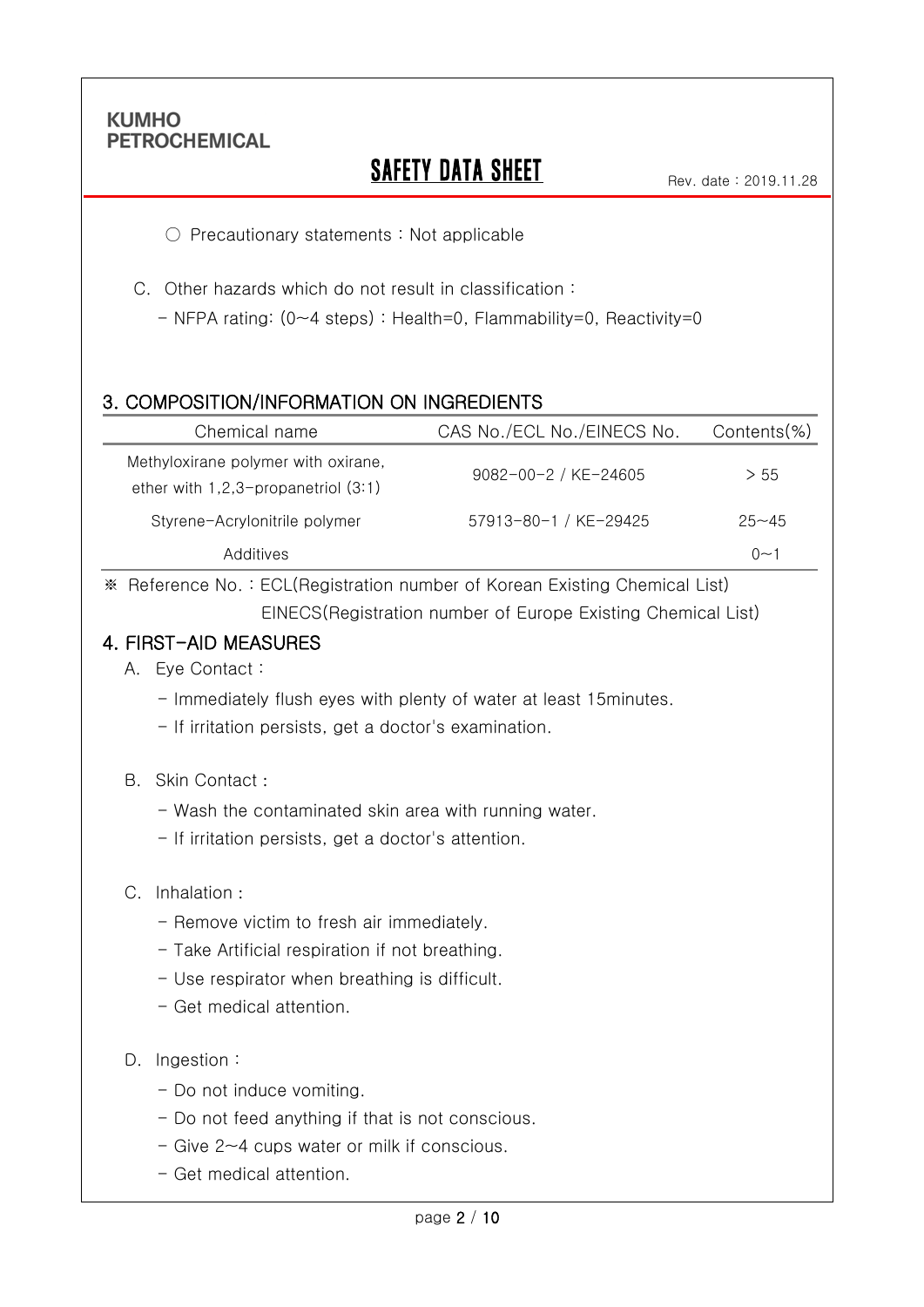Ī

# SAFETY DATA SHEET

- E. Delay and immediate effects and also chronic effects from short and long term exposure : Not available
- F. Notice to Physician :
	- Treatment may vary with condition of victim and specifics of incident.

## 5. FIRE FIGHTING MEASURE

A. Suitable (Unsuitable) extinguishing media :

- $\circ$  Extinguishing media : Water fog, dry chemical, carbon dioxide
- Unsuitable Extinguishing media : Do not use direct water.
- $\bigcirc$  Large fire : Alcohol-resistant foam.

#### B. Specific hazards arising from the chemical

- Combustion: Carbon dioxide, carbon monoxide
- Levels of fire hazard :
	- There is potential for caused by the fire that irritating or toxic gases.
	- Vapors are heavier than air.
	- Containers may rupture or explode if exposed.
- C. Fire fighting procedures and equipments :
	- Wear appropriate personal protective equipment(see section 8. EXPOSURE CONTROLS/PERSONAL PROTECTION).
	- Use water spray to keep fire-exposed containers cool.
	- Move container from fire area if it can be done without risk.
	- Suppression using water can be spread fire.
	- Avoid inhalation of substance itself or combustion.
	- Stay upwind and keep out of low areas.

## 6. ACCIDENTAL RELEASE MEASURES

- A. Personal Precautions, Protective Equipment and Emergency procedures :
	- Perform in accordance with 「 See section 8. EXPOSURE CONTROLS /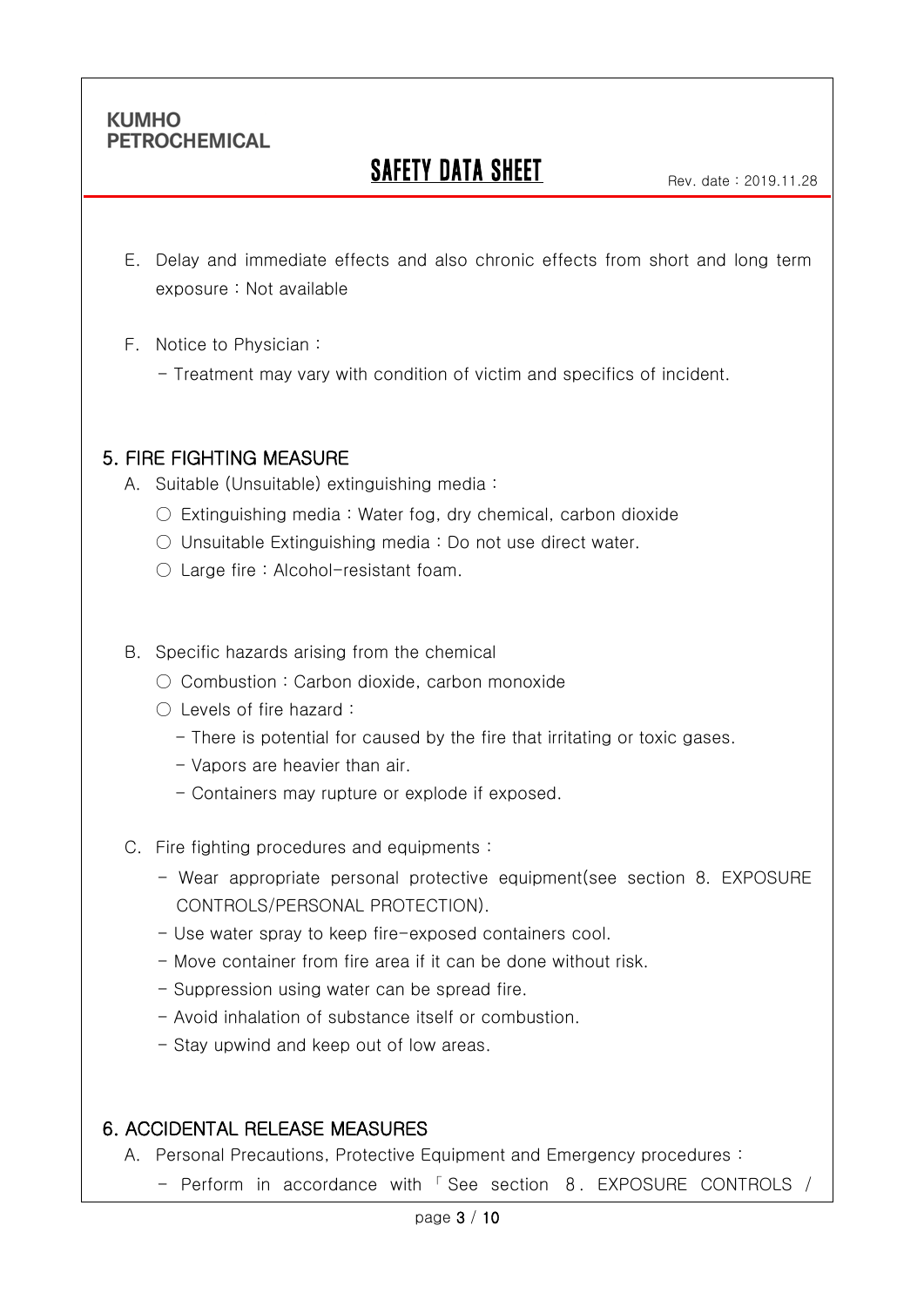Ī

## **SAFETY DATA SHEET**

PERSONAL PROTECTION」. Put on appropriate personal protective equipment.

- Avoid contact with eyes and skin.
- Avoid inhalation of substance itself or combustion.
- Evacuation against the wind.
- Avoid contact with heat, sparks, flame or other ignition sources.
- B. Environmental Precautions
	- Avoid dispersal of spilt material and runoff and contact with waterways, drains and sewers. If large spills, advise emergency services.
- C. Methods and materials for containment and cleaning up :
	- $\bigcirc$  For small spills.
		- Remove all sources of ignition.
		- Absorb for use sand or other non-combustible material.
		- Ventilate leak areas and clearing leak area.
	- $\circlearrowright$  For large spills.
		- Remove all sources of ignition.
		- Dike to prevent flowing into the nearby river and reservoir.
		- Avoid entering to sewers or water system.
		- Absorb for use sand or other non-combustible material.
		- Appropriate container for disposal of spilled material collected.

## 7. HANDLING AND STORAGE

- A. Handling :
	- Perform in accordance with 「 See section 8. EXPOSURE CONTROLS / PERSONAL PROTECTION」. Put on appropriate personal protective equipment.
	- Handle in a well-ventilated place.
	- Avoid contact with heat, sparks, flame or other ignition sources.
	- Remove all sources of ignition.
	- Wash thoroughly after handling.
- B. Storage Precautionary Statements :
	- Do not store where the moisture.
	- Store in a cool, dry, location and avoid heat.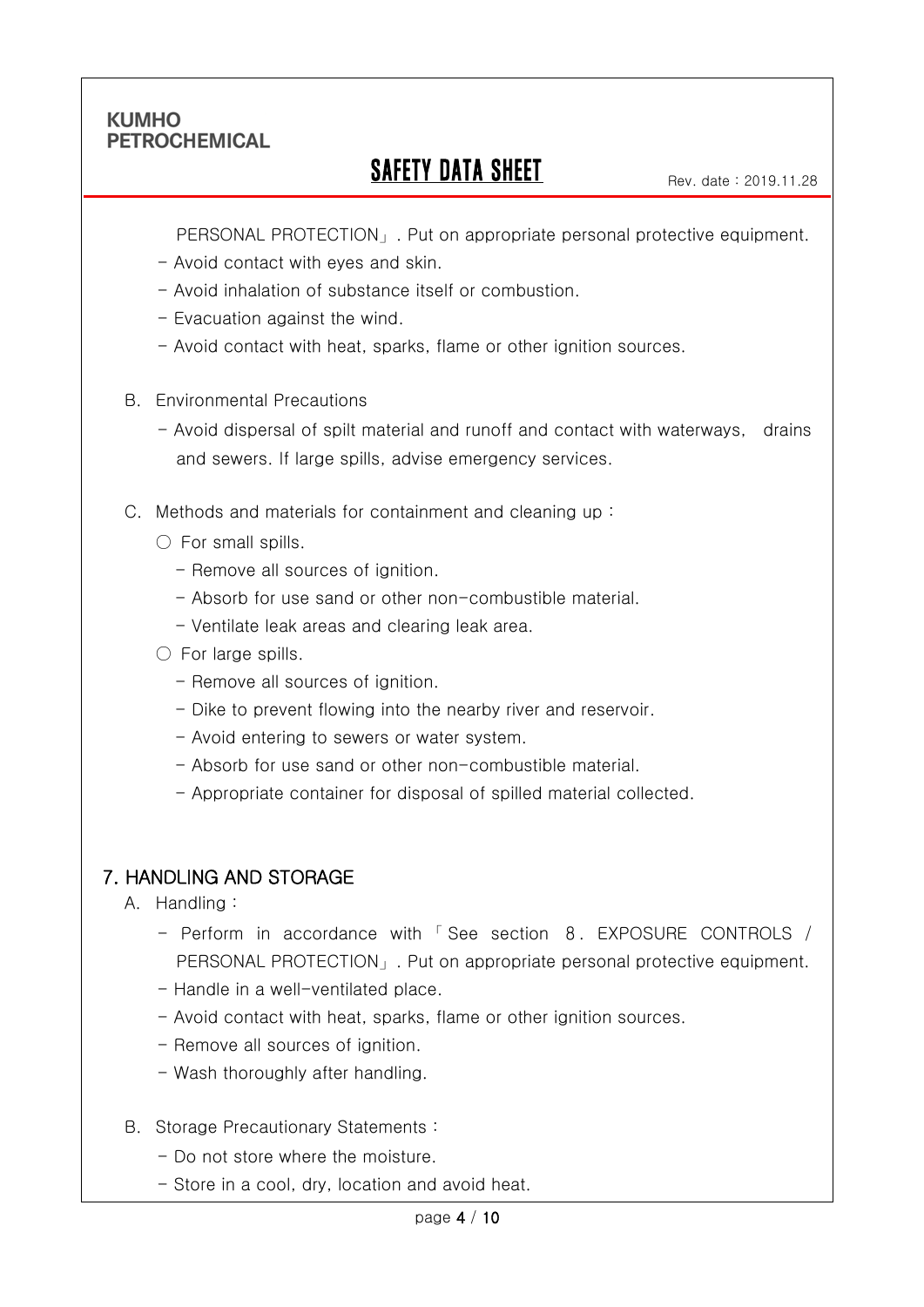Ī

# SAFETY DATA SHEET

Rev. date : 2019.11.28

### 8. EXPOSURE CONTROLS/PERSONAL PROTECTION

- A. Exposure limit
	- Exposure limit under ISHL : Not applicable
	- ACGIH : Not applicable
	- Biological exposure limits : Not applicable
- B. Engineering Controls
	- A system of local and/or general exhaust is recommended to keep employee exposures above the Exposure Limits. Local exhaust ventilation is generally preferred because it can control the emissions of the contaminant at its source, preventing dispersion of it into the general work area. The use of local exhaust ventilation is recommended to control emissions near the source.

#### C. Personal Protective Equipment :

- O Respiratory Protection : Use the respirator be given official approval by Korea Occupational Safety & Health Agency. Under conditions of frequent use or heavy exposure, Respiratory protection may be needed. Respiratory protection is ranked in order from minimum to maximum. Consider warning properties before use.
	- ※ When take shelter
	- Any chemical cartridge respirator with organic vapour cartridge(s).
	- Any chemical cartridge respirator with a full facepiece and organic vapour cartridge(s).
	- Any air-purifying respirator with a full facepiece and an organic vapour canister.
	- ※ For Unknown Concentration or Immediately Dangerous to Life or Health
		- Self-contained breathing apparatus (pressure-demand or other positive-pressure mode in combination), supplied-air respirator with full facepiece.
- Eye Protection : Wear primary eye protection such as splash resistant safety goggles with a secondary protection faceshield. Provide an emergency eye wash station and quick drench shower in the immediate work area.
- Hand Protection : Wear chemical resistant protected gloves if there is hazard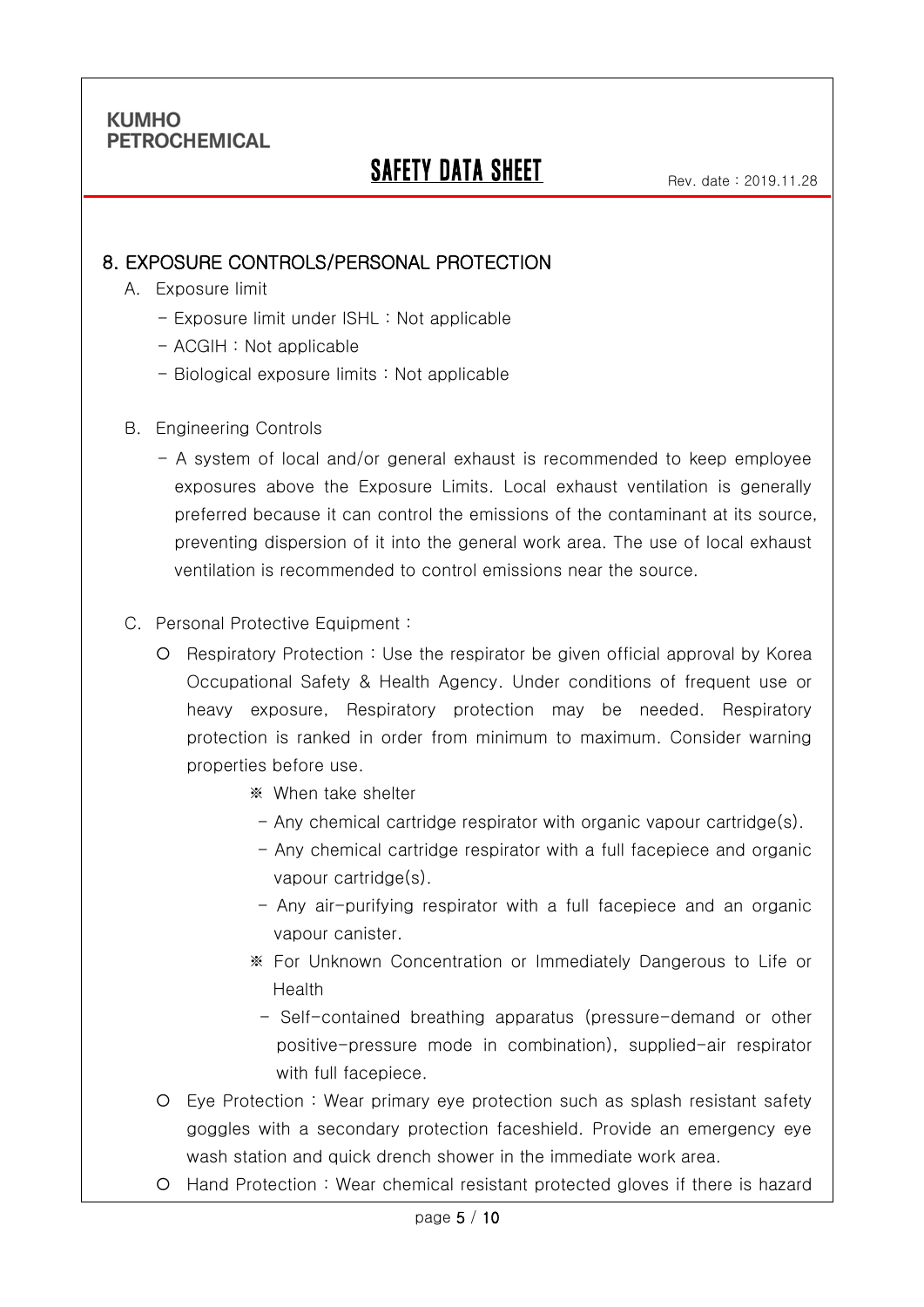Ī

## **SAFETY DATA SHEET**

Rev. date : 2019.11.28

potential for direct skin contact. Wear heat resistant protected gloves to withstand the temperature of molten product.

 Body Protection : Wear chemical resistant protected clothing if there is hazard potential for direct contact.

## 9. PHYSICAL AND CHEMICAL PROPERTIES

- A. Appearance : White liquid
- B. Odor : Mild odor
- C. Odor threshold : Not available
- D. pH : Not available
- E. Melting point/Freezing point : Not available
- F. Initial Boiling Point/Boiling Ranges : Not available
- G. Flash point : >200℃ (392℉)
- H. Evapourating Rate : Not available
- I. Flammability(solid, gas) : Not available
- J. Upper/Lower Flammability or explosive limits : Not available
- K. Vapour pressure : Not available
- L. Solubility : Insoluble
- M. Vapour density(Air=1) : Not available
- N. Relative density : 1.005~1.250
- O. Partition coefficient of n-octanol/water : Not available
- P. Autoignition Temperature : Not available
- Q. Decomposition Temperature : Not applicable
- R. Viscosity : 3500~5000 cps/25℃
- S. Molecular weight : 200g/mol

## 10. STABILITY AND REACTIVITY

- A. Stability
	- This material is stable under recommended storage and handling conditions
- B. Possibility of Hazardous Reaction
	- Will not occur.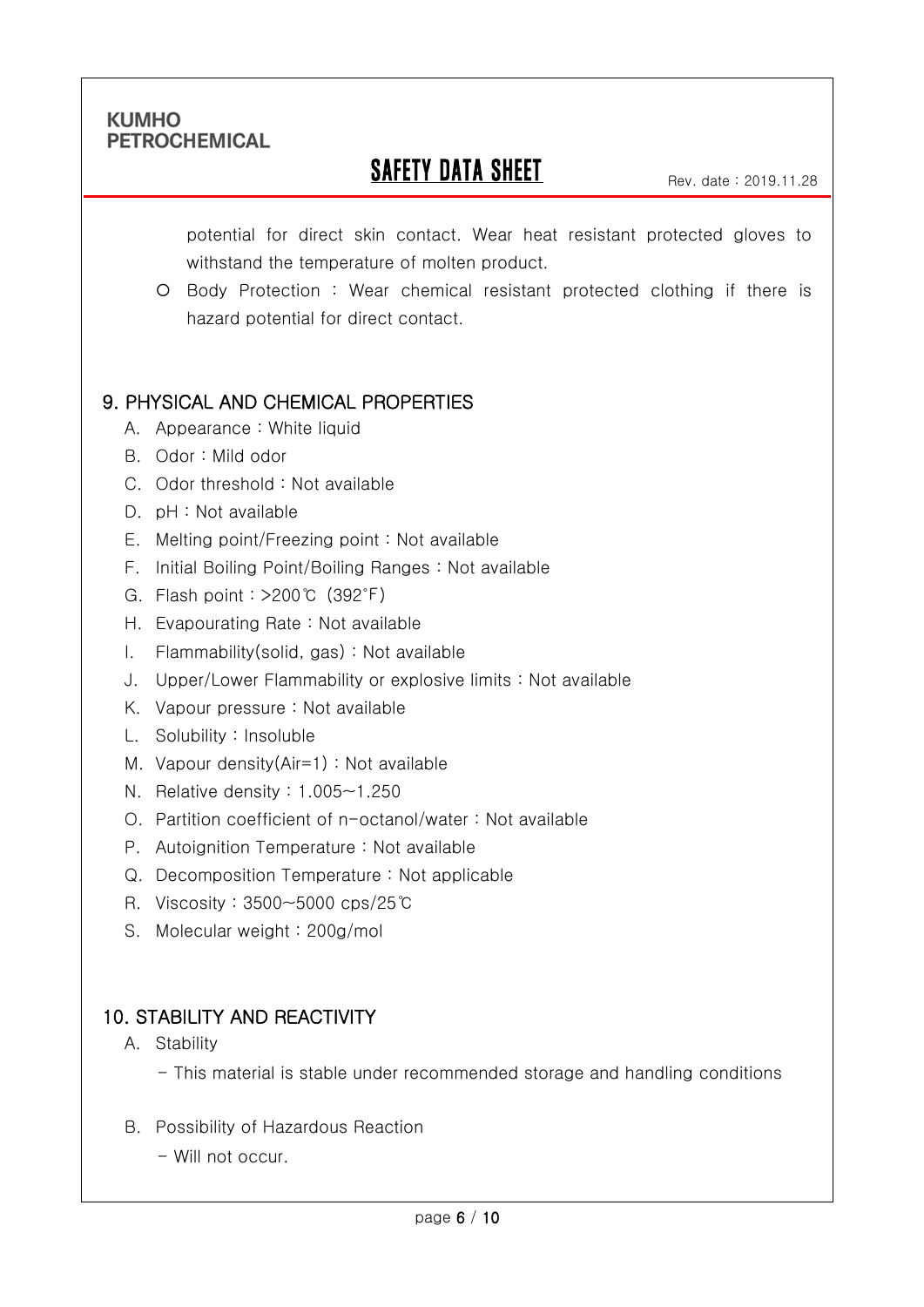Ī

# **SAFETY DATA SHEET**

C. Conditions to Avoid

- High temperature.

D. Materials to Avoid

- Strong acids, strong oxidizing agents, alkali or alkaline substances (copper, zinc or brass)

- E. Hazardous Decomposition Products
	- Carbon monoxide, carbon dioxide

#### 11. TOXOCOLOGICAL INFORMATION

- A. Information on the likely routes of exposure
	- (Respiratory tracts) : Not applicable
	- (Oral) : Not applicable
	- (Eye ∙ Skin) : Not applicable
- B. Delayed and immediate effects and also chronic effects from short and long term exposure
	- Acute toxicity : Not available
	- O Skin corrosion/irritation : Not available
	- Serious eye damage/irritation : Not available
	- Respiratory sensitization : Not available
	- $O$  Skin sensitization : Not available
	- Carcinogenicity : Not available
	- Germ cell mutagenicity : Not available
	- O Reproductive toxicity : Not available
	- Specific target organ toxicity(single exposure) : Not available
	- Specific target organ toxicity(repeated exposure) : Not available
	- Aspiration hazard : Not available
	- Chronic effect : Not available
- C. Calculation the classification of the mixture(acute toxicity estimate calculation etc.) : Not applicable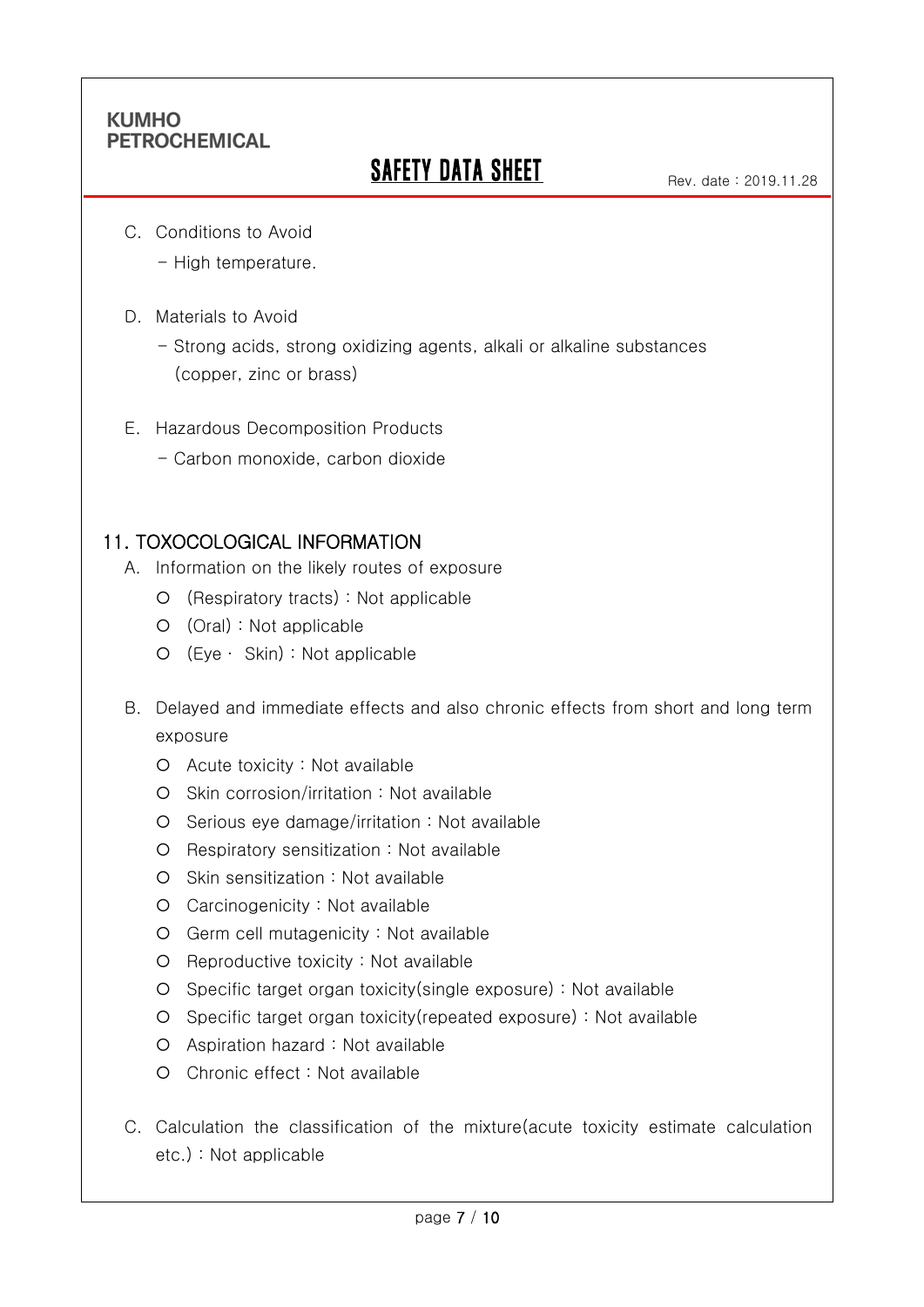Ī

# **SAFETY DATA SHEET**

#### 12. ECOLOGICAL INFORMATION

A. Ecotoxicity : Not available

B. Persistence and degradability : Not available

C. Bioaccumulative potential : Not available

- D. Mobility in soil : Not available
- E. Other adverse effects : Not available

#### 13. DISPOSAL CONSIDERATION

A. Disposal methods

- The user of this product must properly characterize the waste/container generated from the use of this product in accordance with all applicable federal, state and/or local laws and regulations in order to determine the proper disposal of the waste in accordance with all applicable federal, state and/or local laws and regulations.
- B. Special precautions for disposal :
	- The user of this product must disposal by oneself or entrust to waste disposer or person who other's waste recycle and dispose, person who establish and operate waste disposal facilities.
	- Dispose of waste in accordance with local regulation.

### 14. TRANSPORT INFORMATION

A. UN number : Not regulated for transport of dangerous goods

- B. Proper shipping name : Not applicable
- C. Hazard class : Not applicable
- D. Packing group : Not applicable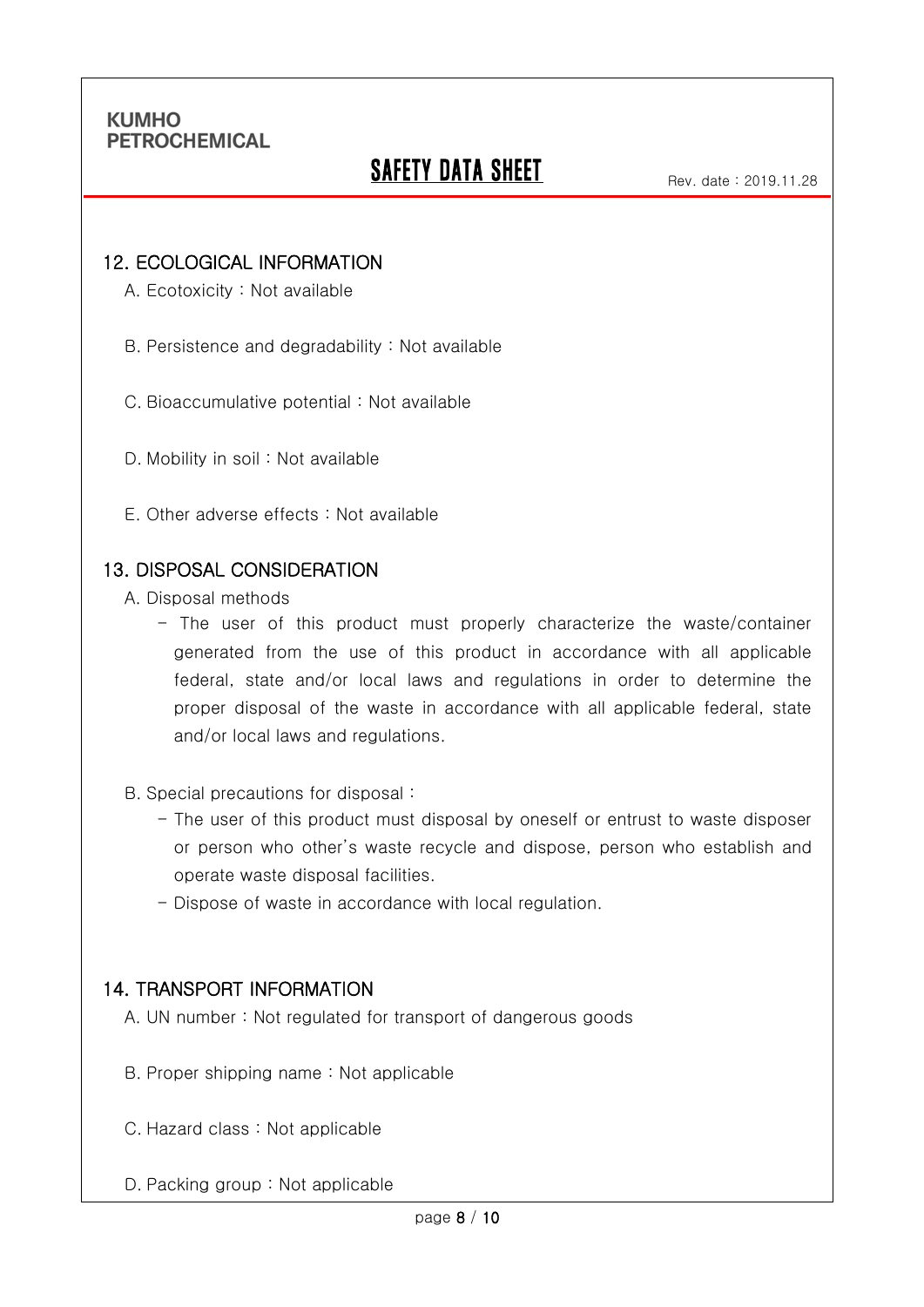Ī

# SAFETY DATA SHEET

- E. Marine pollutant : Not applicable
- F. Special precautions for user related to transport or transportation measures :
	- 1) EmS FIRE SCHEDULE : Not applicable
	- 2) EmS SPILLAGE SCHEDULE : Not applicable
- G. IATA Transport : Not Classified as dangerous for IATA Transport

#### 15. REGULATORY INFORMATION

- A. Korea Industry Safety and Health Law (ISHL) :
	- $\circ$  This product is subject to the chemical for classification and labeling under ISHL Article 41.
- B. The Toxic Chemical Control Act in Korea(TCCA)
	- This product is not classified as Toxic chemical and Observational chemical under TCCA Article 2.3. and 2.4.
	- Toxic Release Inventory(TRI) Chemicals : Not regulated
- C. Dangerous goods Safety Management Law in Korea :
	- Dangerous goods Class 4 flammable liquid, Petroleum Class 4 (Storage volume limit: 6000 L)
- D. US regulations
	- OSHA regulation (29CFR1910.119) : Not applicable
	- CERCLA section 103 (40CFR302.4): Not applicable
	- $\circ$  EPCRA section 302 (40CFR355.30) : Not applicable
	- EPCRA section 304 (40CFR355.40) : Not applicable
	- EPCRA section 313 (40CFR372.65): Not applicable
- E. Other local or international regulation
	- POPs Management Law : Not applicable
	- Rotterdam Convention on Harmful Chemicals & Pesticides : Not applicable
	- Stockholm Convention on Persistent Organic Pollutants : Not applicable
	- Montreal Protocol on Substances That Deplete the Ozone Layer
		- : Not applicable